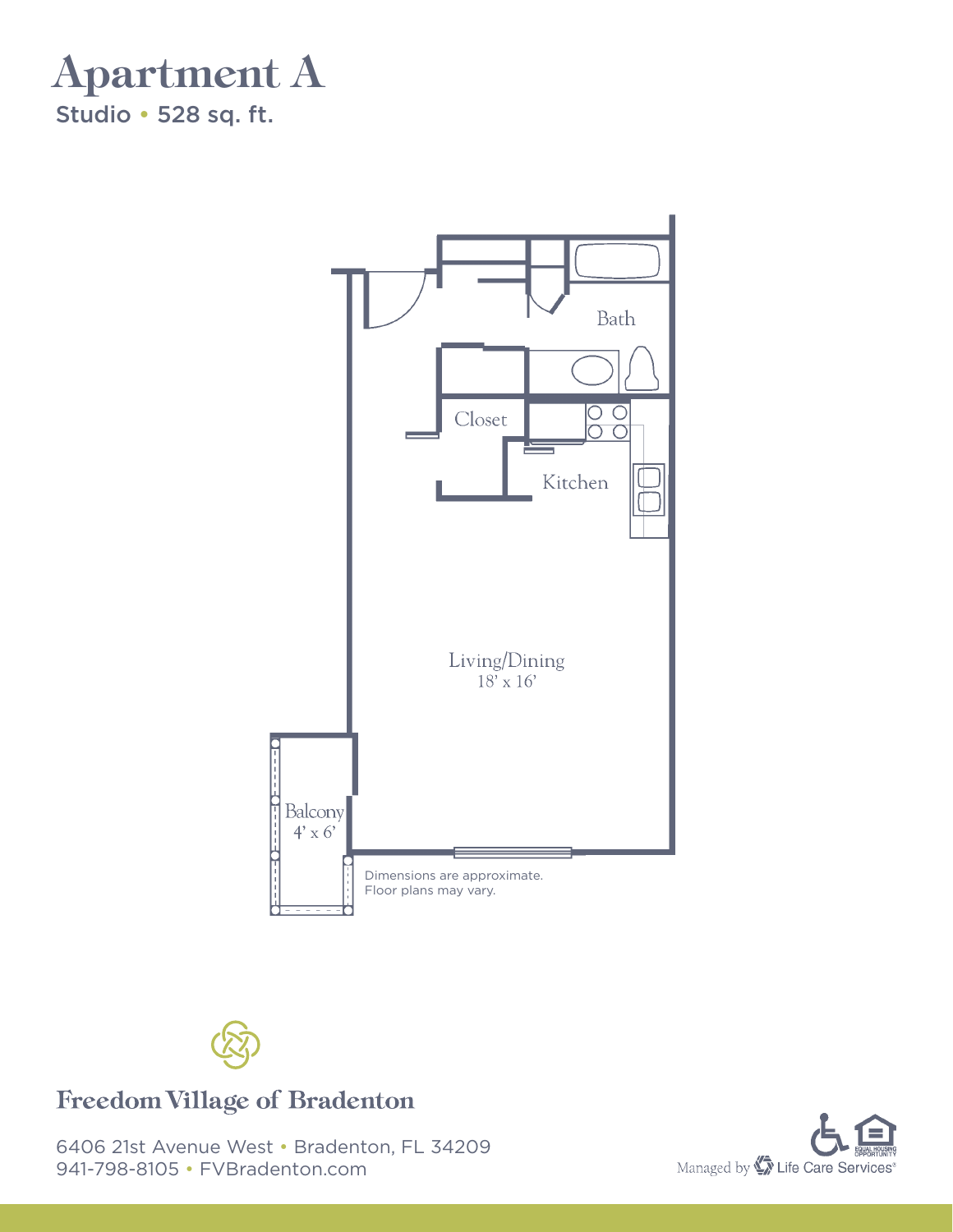# Apartment B

One Bedroom • 728 sq. ft.





#### **Freedom Village of Bradenton**

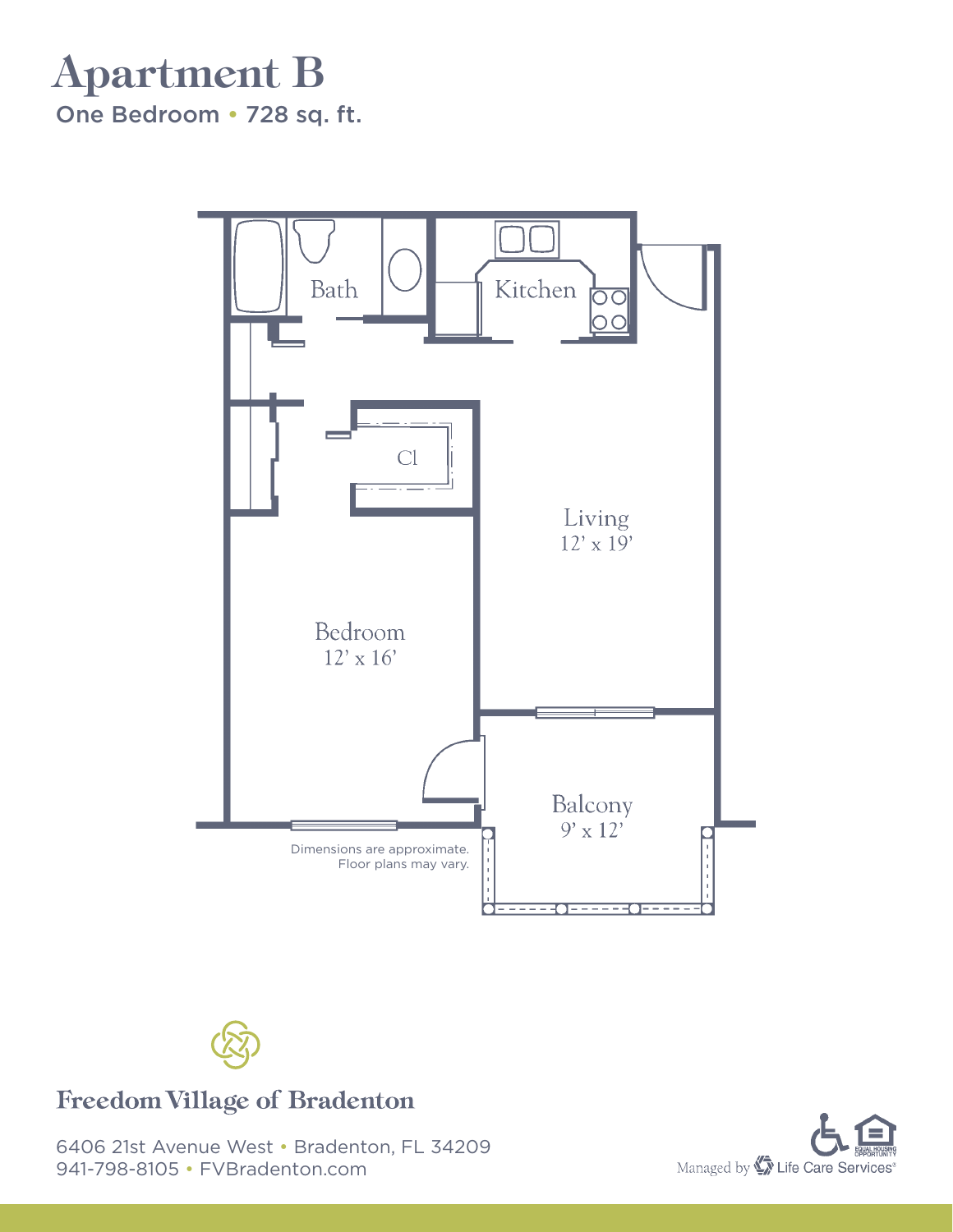### Apartment C Large One Bedroom • 852 sq. ft.





#### **Freedom Village of Bradenton**

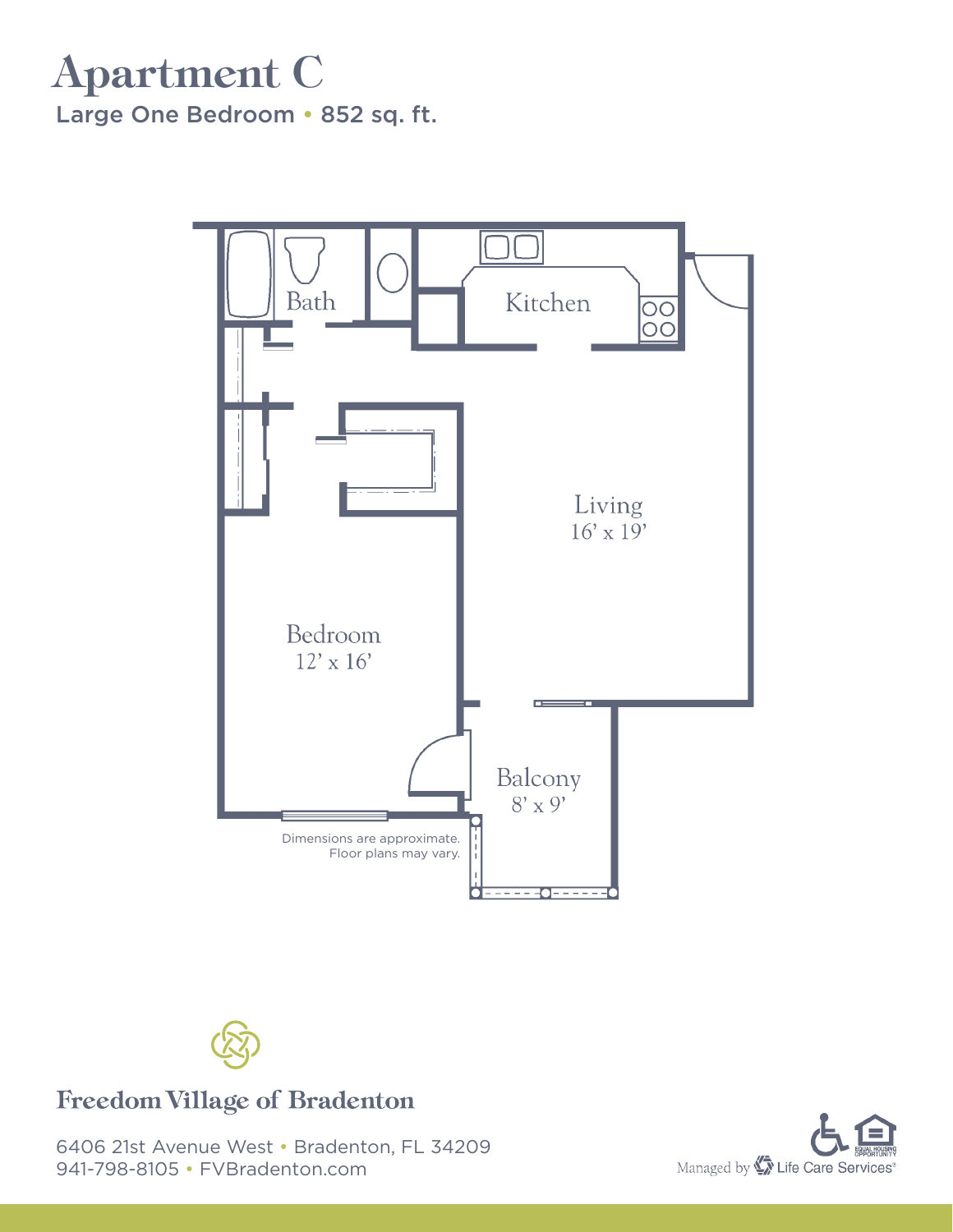### Apartment D Deluxe One Bedroom • 1,050 sq. ft.





#### **Freedom Village of Bradenton**

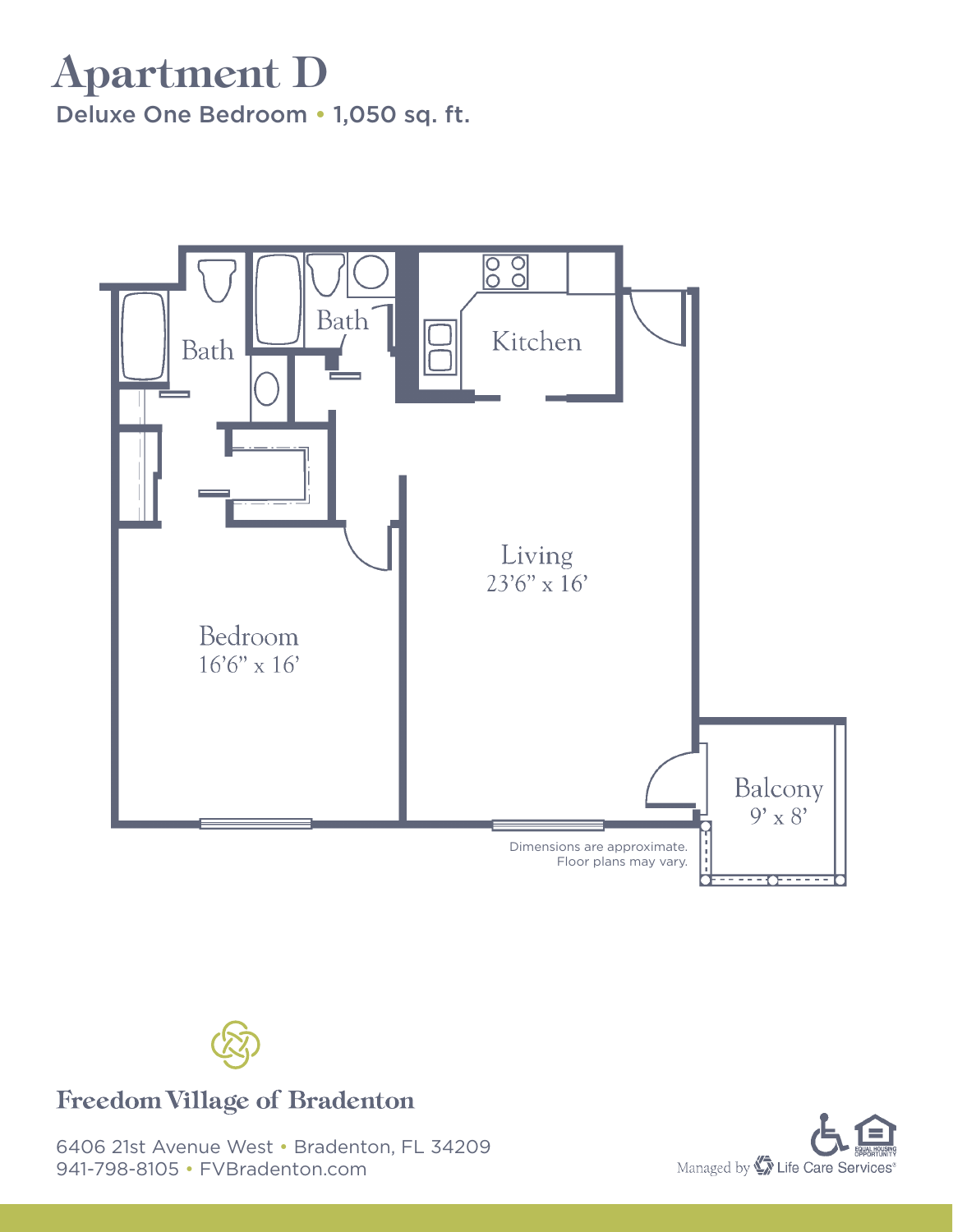# The Colonial Charleston

One Bedroom • 878 sq. ft.





#### **Freedom Village of Bradenton**

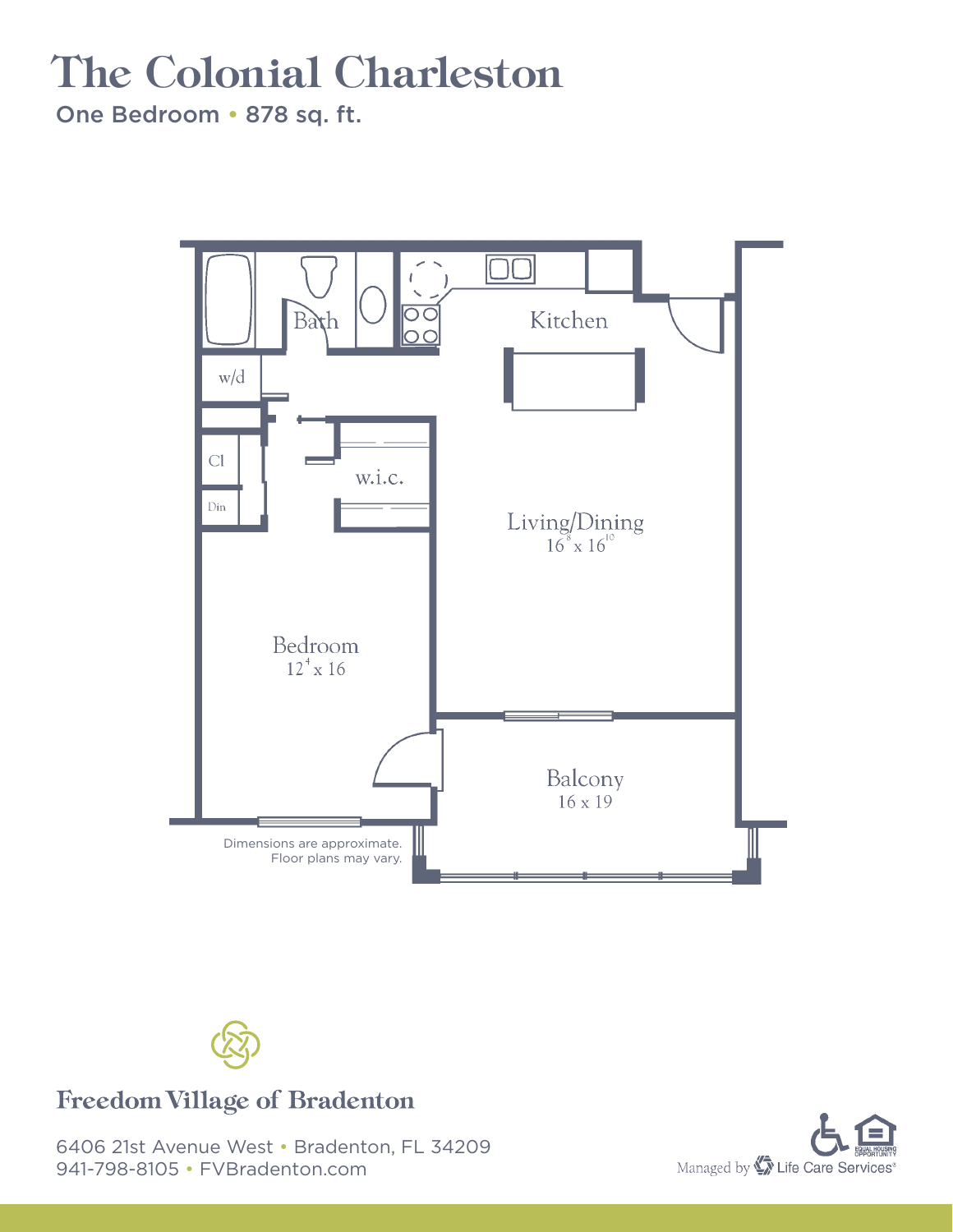# The Colonial Dixie

One Bedroom • 989 sq. ft.



Dimensions are approximate. Floor plans may vary.



#### **Freedom Village of Bradenton**

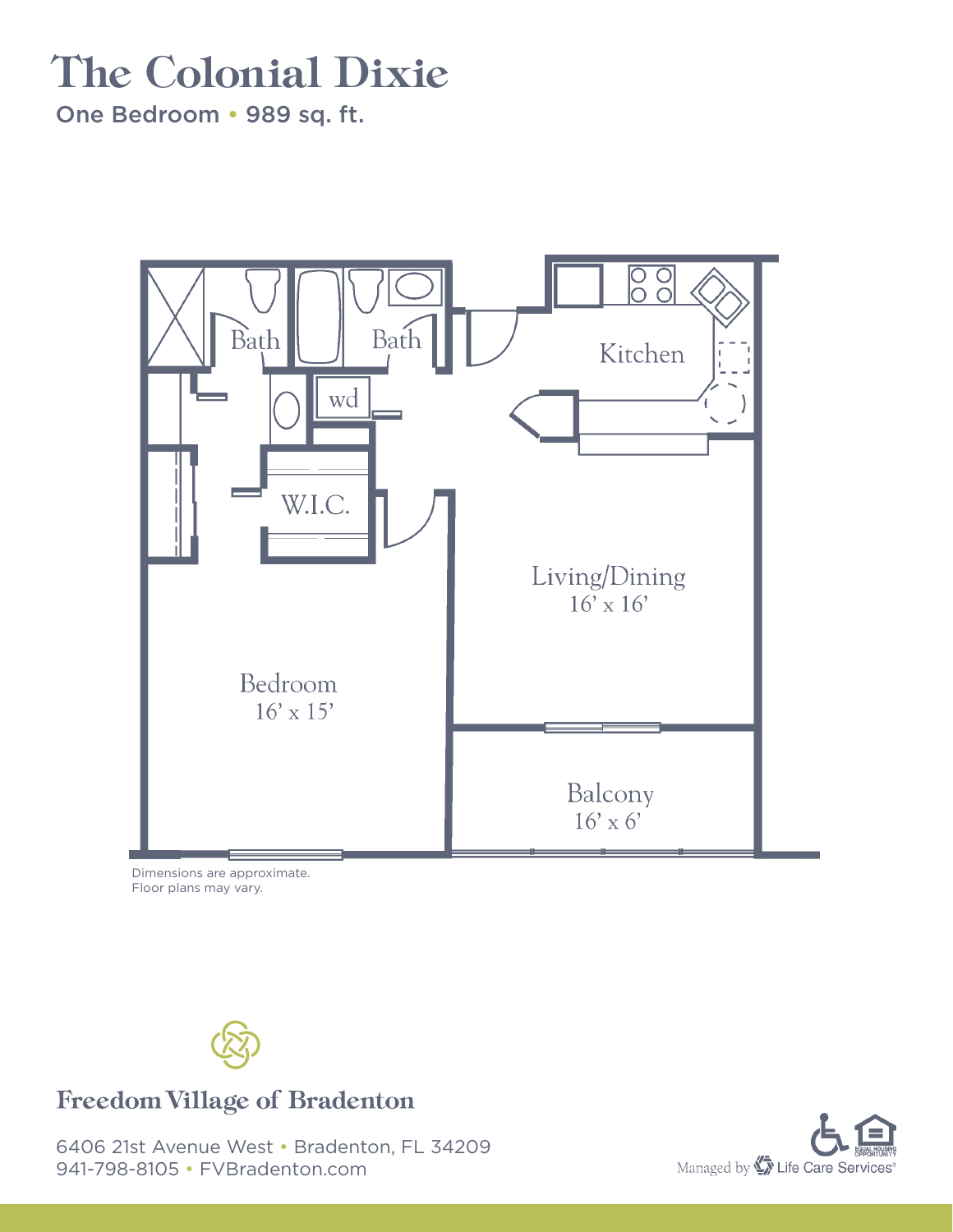### The Colonial Norfolk

One Bedroom with Den • 989 sq. ft.





#### **Freedom Village of Bradenton**

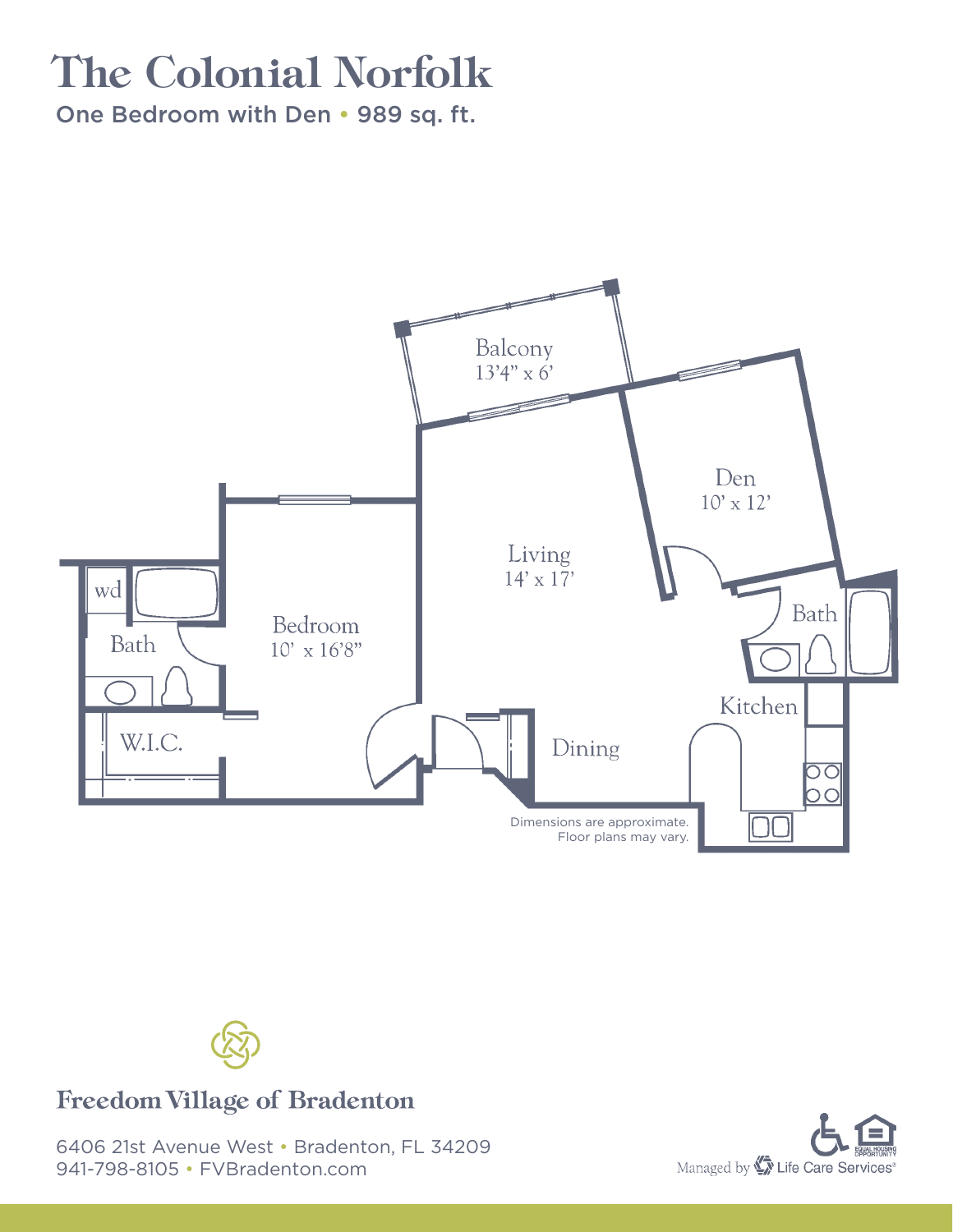### The Colonial Savannah

One Bedroom • 1,108 sq. ft.

![](_page_7_Picture_2.jpeg)

Floor plans may vary.

![](_page_7_Picture_4.jpeg)

#### **Freedom Village of Bradenton**

![](_page_7_Picture_7.jpeg)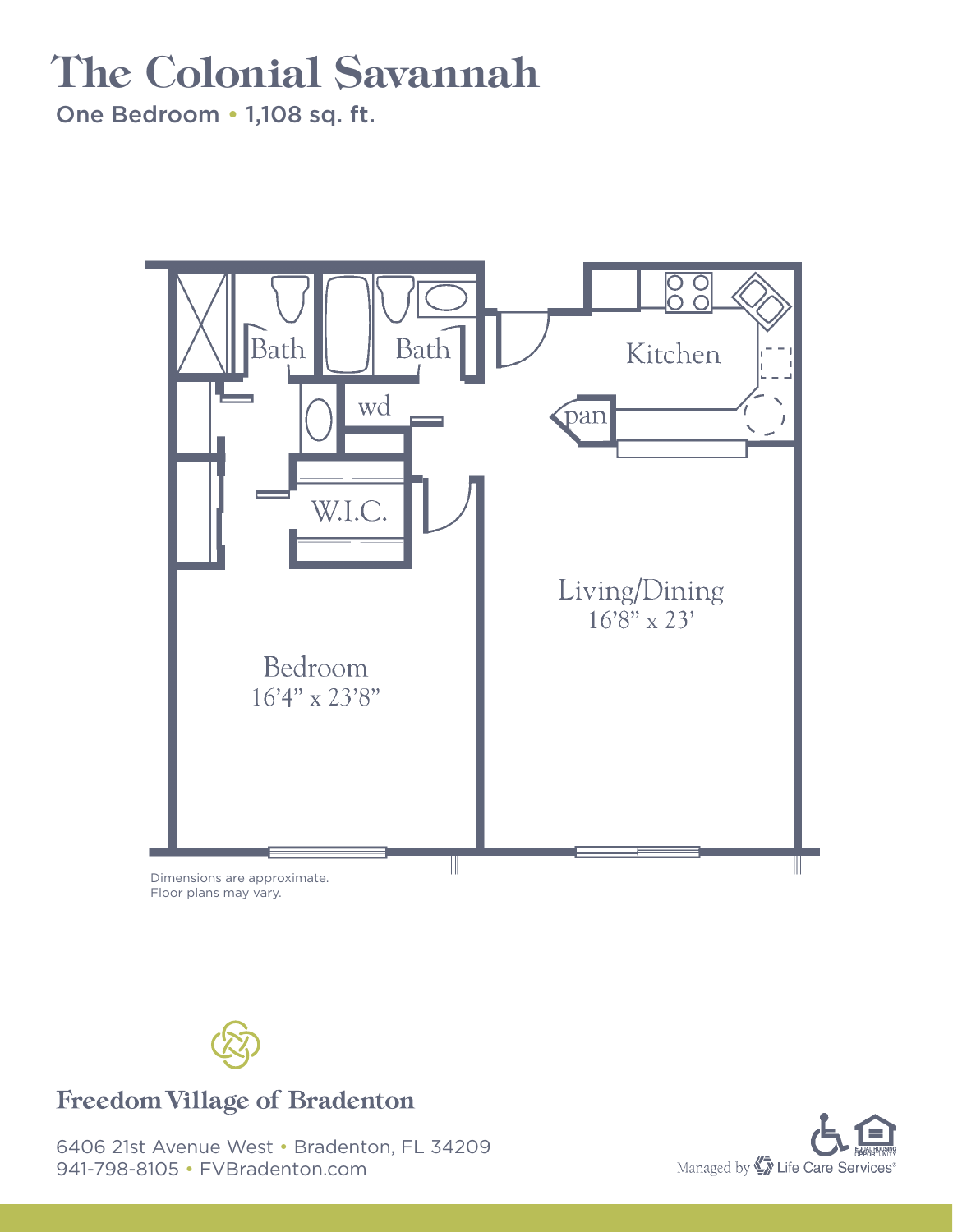### The Colonial St. Augustine

One Bedroom with Den • 1,094 sq. ft.

![](_page_8_Figure_2.jpeg)

![](_page_8_Picture_3.jpeg)

#### **Freedom Village of Bradenton**

![](_page_8_Picture_6.jpeg)